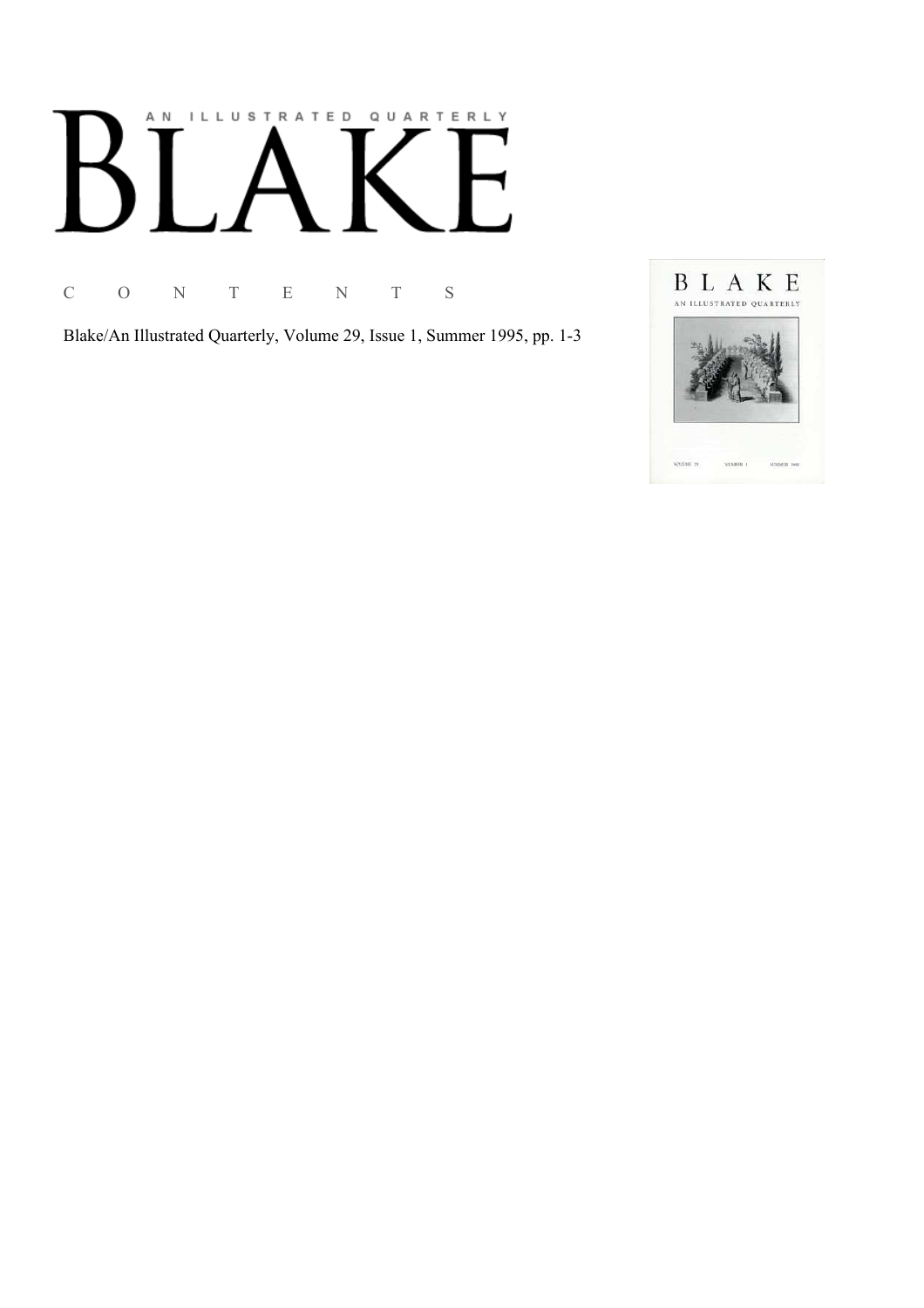## BLAKE

## AN ILLUSTRATED QUARTERLY



VOLUME 29 NUMBER 1 SUMMER 1995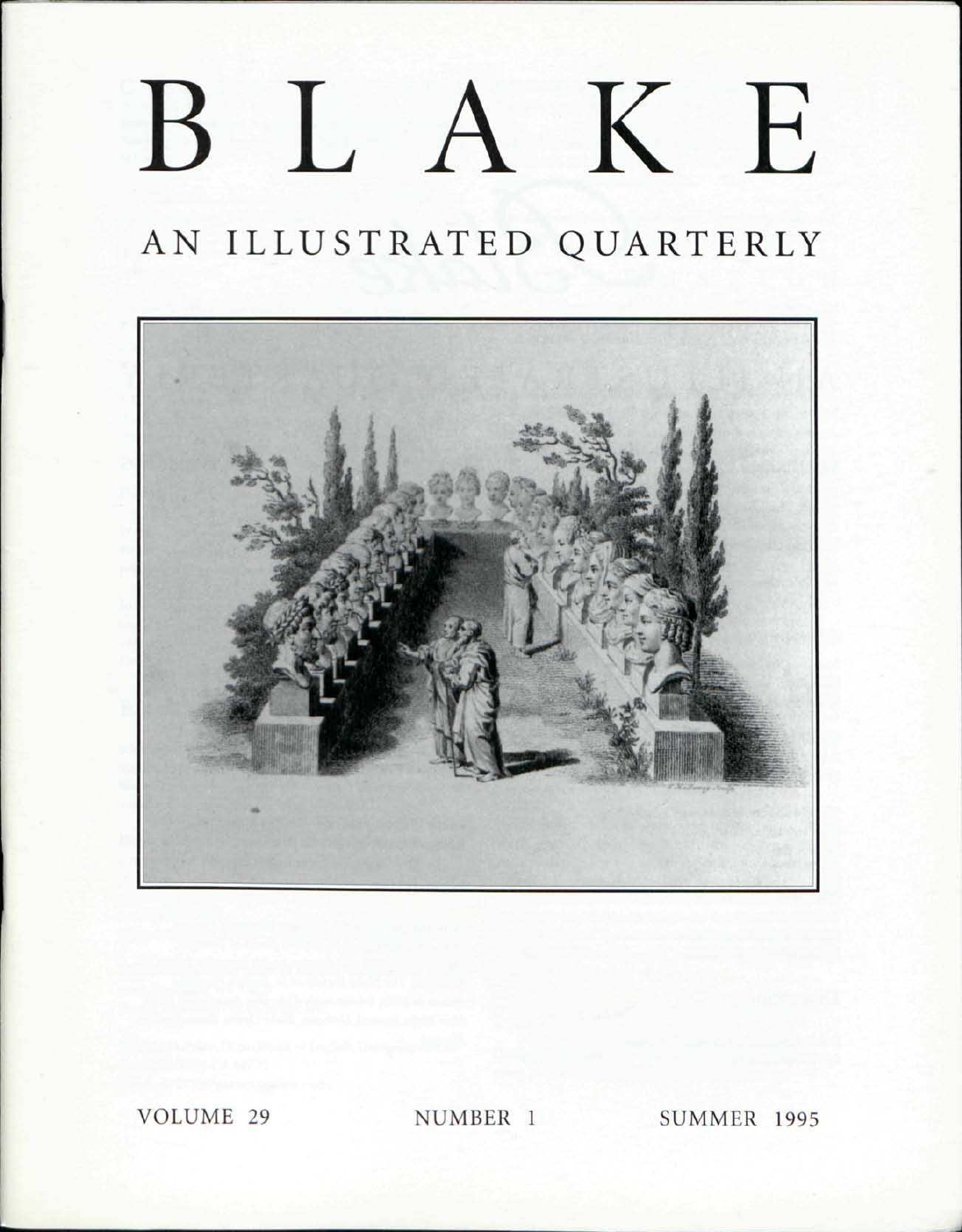*£%Ue* 

### AN ILLUSTRATED QUARTERLY

VOLUME 29 NUMBER 1 SUMMER 1995

#### CONTENT S

#### Articles

| Sunshine and Shady Groves: What Blake's "Little |                  |
|-------------------------------------------------|------------------|
| Black Boy" Learned from African Writers         |                  |
| by Lauren Henry                                 | $\boldsymbol{4}$ |
| William Blake's "The Phoenix / to Mrs Butts"    |                  |
| Redux                                           |                  |
| by Joseph Viscomi                               | 12               |
| The Physiognomy of Lavater's Essays:            |                  |
| False Imprints "1792" and "1789"                |                  |
| by G. E. Bentley, Jr.                           | 16               |
| Minute Particular                               |                  |
| The Arlington Court Picture                     |                  |
| by Jacqueline E. M. Latham                      | 24               |
| Discussion                                      |                  |
| David Simpson on Paolozzi's Newton              |                  |
|                                                 | 24               |
| by Warren Stevenson                             |                  |

#### Reviews

| Gerda S. Norvig, Dark Figures in the Desired Country:<br>Blake's Illustrations to The Pilgrim's Progress |    |
|----------------------------------------------------------------------------------------------------------|----|
| Reviewed by Stephen C. Behrendt                                                                          | 25 |
| David G. Riede, Oracles and Hierophants: Constructions<br>of Romantic Authority                          |    |
| Reviewed by David Punter                                                                                 | 29 |
| Joseph Viscomi, Blake and the Idea of the Book                                                           |    |
| Reviewed by Alexander S. Gourlay                                                                         | 31 |
| Newsletter                                                                                               |    |
| First Annual Vincent A. De Luca Memorial Lecture,                                                        |    |
| "In  Cambridge & in Oxford, places of Thought,"                                                          |    |
| On the Formation of a Secular Jewish Saturday School in                                                  |    |
| Brooklyn, The Blake Society at St. James's Picadilly:                                                    |    |
| Events in 1995, Wordsworth-Coleridge Association News                                                    |    |
| New Blake Journal, Urthona, Blake Opera, Keats-Shelley                                                   |    |
| Journal                                                                                                  | 35 |